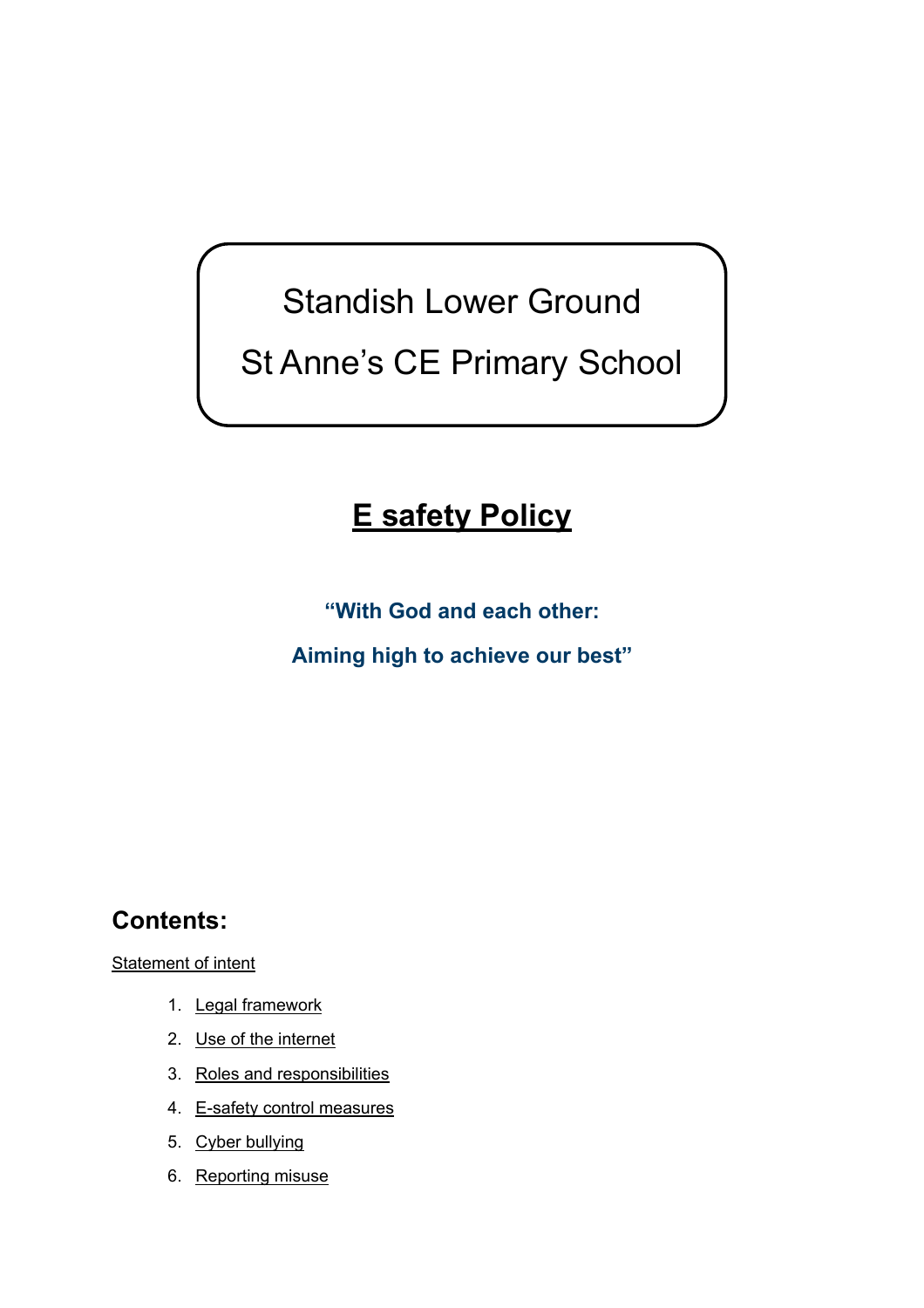#### 7.

### <span id="page-1-0"></span>**Statement of intent**

At Standish Lower Ground St Anne's CE Primary School, we understand that computer technology is an essential resource for supporting teaching and learning. The internet, and other digital and information technologies, open up opportunities for pupils and play an important role in their everyday lives.

Whilst the school recognises the importance of promoting the use of computer technology throughout the curriculum, we also understand the need for safe internet access and appropriate use.

Our school has created this policy with the aim of ensuring appropriate and safe use of the internet and other digital technology devices by all pupils and staff.

The school is committed to providing a safe learning and teaching environment for all pupils and staff, and has implemented important controls to prevent any harmful risks.

The DfE have published a new version of their child protection and safeguarding statutory guidance, 'Keeping Children Safe in Education', released in September 2016.

The updated draft guidance contains additional information and clarification related to esafety, including Annex C (following this page).

Signed by:

Headteacher Date:

Chair of governors Date: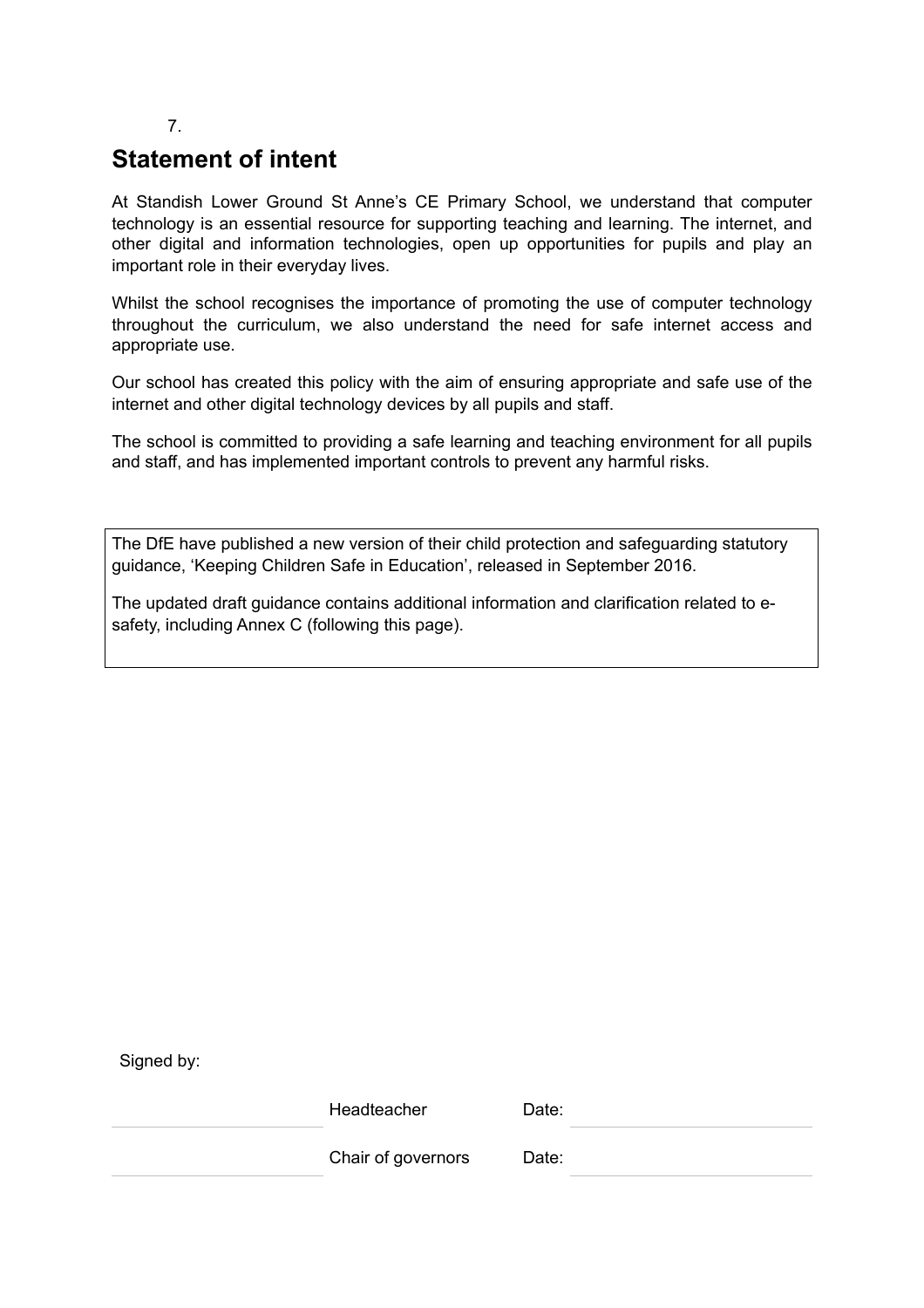## **Annex C: Online safety**

The use of technology has become a significant component of many safeguarding issues. Child sexual exploitation; radicalisation; sexual predation: technology often provides the platform that facilitates harm. An effective approach to online safety empowers a school or college to protect and educate the whole school or college community in their use of technology and establishes mechanisms to identify, intervene in and escalate any incident where appropriate.

The breadth of issues classified within online safety is considerable, but can be categorised into three areas of risk:

- content: being exposed to illegal, inappropriate or harmful material;
- contact: being subjected to harmful online interaction with other users; and

• conduct: personal online behaviour that increases the likelihood of, or causes, harm.

#### **Filters and monitoring**

Governing bodies and proprietors should be doing all that they reasonably can to limit children's exposure to the above risks from the school or college's IT system. As part of this process, governing bodies and proprietors should ensure their school or college has appropriate filters and monitoring systems in place. Whilst considering their responsibility to safeguard and promote the welfare of children, and provide them with a safe environment in which to learn, governing bodies and proprietors should consider the age range of their pupils, the number of pupils, how often they access the IT system and the proportionality of costs vs risks.

The appropriateness of any filters and monitoring systems are a matter for individual schools and colleges and will be informed in part by the risk assessment required by the Prevent Duty.88

88 Prevent duty

The UK Safer Internet Centre has published guidance as to what "appropriate" might look like:

• UK Safer Internet Centre: appropriate filtering and monitoring

Guidance on e-security is available from the National Education Network-NEN. Buying advice for schools is available here: buying for schools.

Whilst filtering and monitoring are an important part of the online safety picture for schools and colleges to consider, it is only one part. Governors and proprietors should consider a whole school approach to online safety. This will include a clear policy on the 63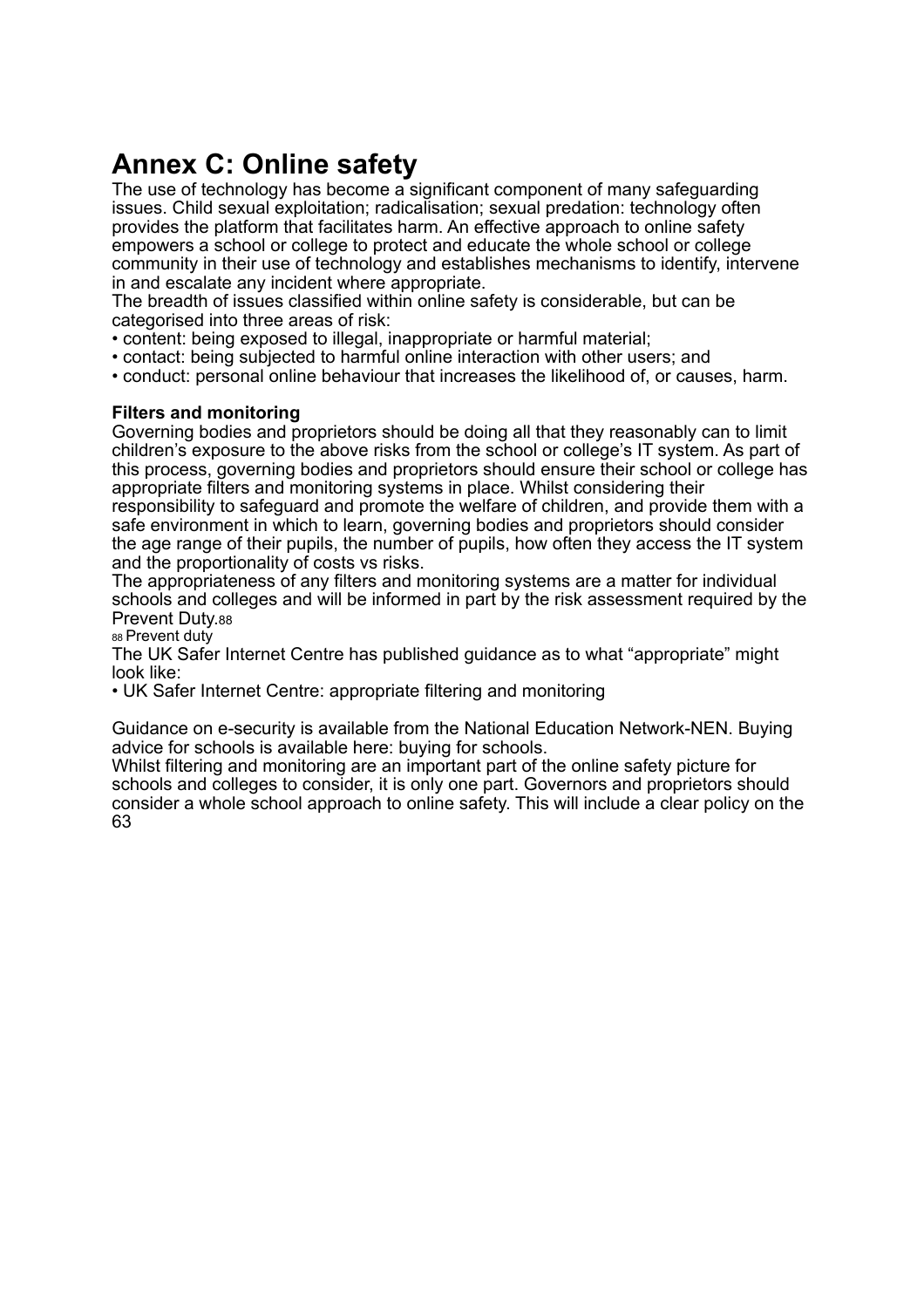use of mobile technology in the school. Many children have unlimited and unrestricted access to the internet via 3G and 4G in particular and the school and college should carefully consider how this is managed on their premises.

Whilst it is essential that governing bodies and proprietors ensure that appropriate filters and monitoring systems are in place, they should be careful that "over blocking" does not lead to unreasonable restrictions as to what children can be taught with regards to online teaching and safeguarding.

#### **Staff training**

Governors and proprietors should ensure that, as part of the requirement for staff to undergo regularly updated safeguarding training (paragraph 64) and the requirement to ensure children are taught about safeguarding, including online (paragraph 68), that online safety training for staff is integrated, aligned and considered as part of the overarching safeguarding approach.

#### **Information and support**

There is a wealth of information available to support schools and colleges to keep children safe online. The following is not exhaustive but should provide a useful starting point:

www.thinkuknow.co.uk www.disrespectnobody.co.uk www.saferinternet.org.uk www.internetmatters.org www.childnet.com/cyberbullying-guidance www.pshe-association.org.uk educateagainsthate.com www.gov.uk/government/publications/the-use-of-social-media-for-online-radicalisation

#### <span id="page-3-0"></span>**1. Legal framework**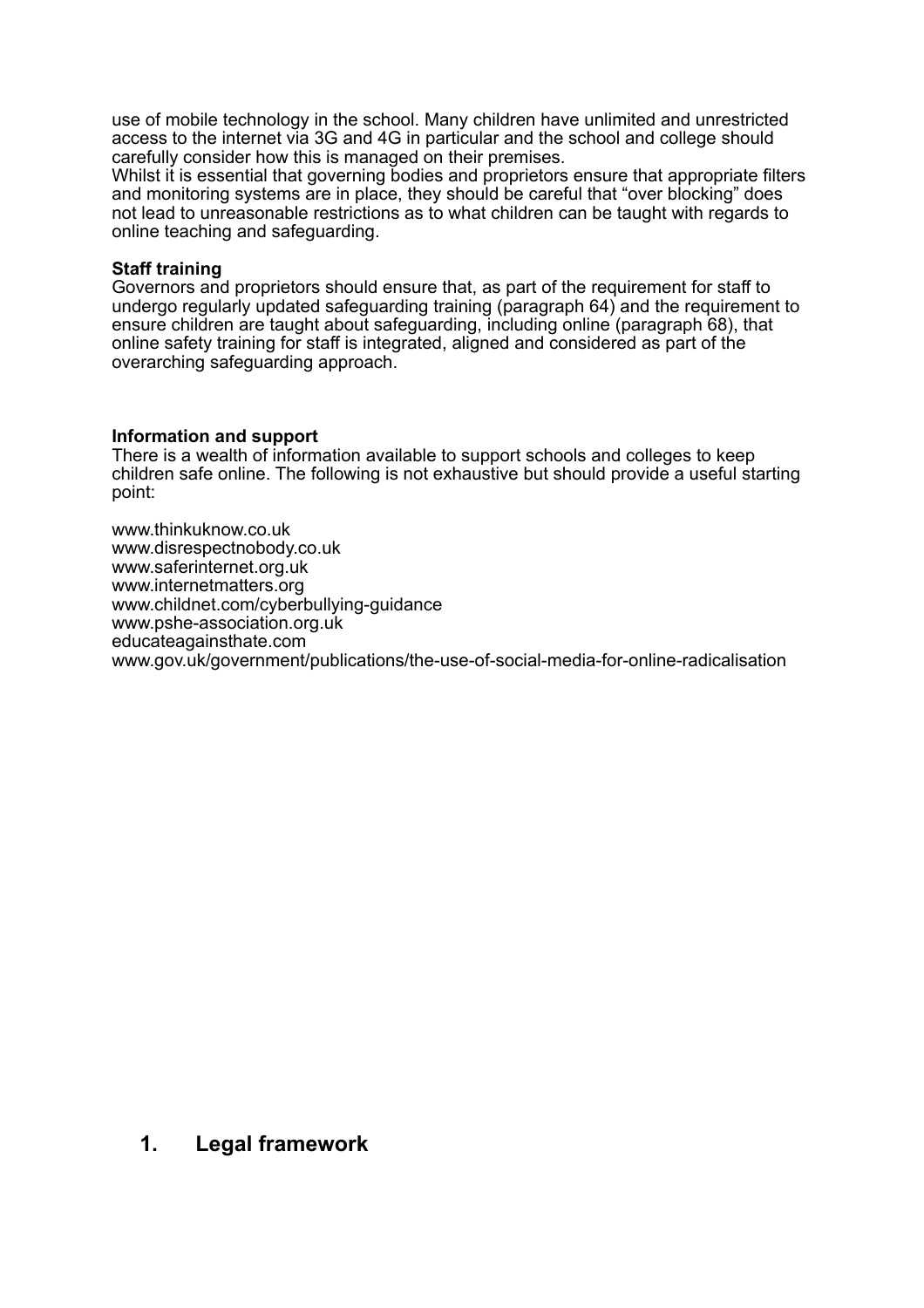- 1.1. This policy has due regard to the following legislation, including, but not limited to:
	- The Human Rights Act 1998
	- The Data Protection Act 1998
	- The Regulation of Investigatory Powers Act 2000
	- The Safeguarding Vulnerable Groups Act 2006
	- The Education and Inspections Act 2006
	- The Computer Misuse Act 1990, amended by the Police and Justice Act 2006
	- Keeping Children Safe in Education 2016
- 1.2. This policy also has regard to the following statutory guidance:
	- DfE (2015) 'Keeping Children Safe in Education'

#### **2. Use of the internet**

- <span id="page-4-0"></span>2.1. The school understands that using the internet is important when raising educational standards, promoting pupil achievement and enhancing teaching and learning.
- 2.2. Internet use is embedded in the statutory curriculum and is therefore entitled to all pupils, though there are a number of controls required for school to implement, which minimise harmful risks.
- 2.3. When accessing the internet, individuals are especially vulnerable to a number of risks which may be physically and emotionally harmful. These risks include the following:
	- Access to illegal, harmful or inappropriate images
	- Cyber bullying
	- Access to, or loss of, personal information
	- Access to unsuitable online videos or games
	- Loss of personal images
	- Inappropriate communication with others
	- Illegal downloading of files
	- Exposure to explicit or harmful content, e.g. involving radicalisation
	- Plagiarism and copyright infringement
	- Sharing the personal information of others without the individual's consent or knowledge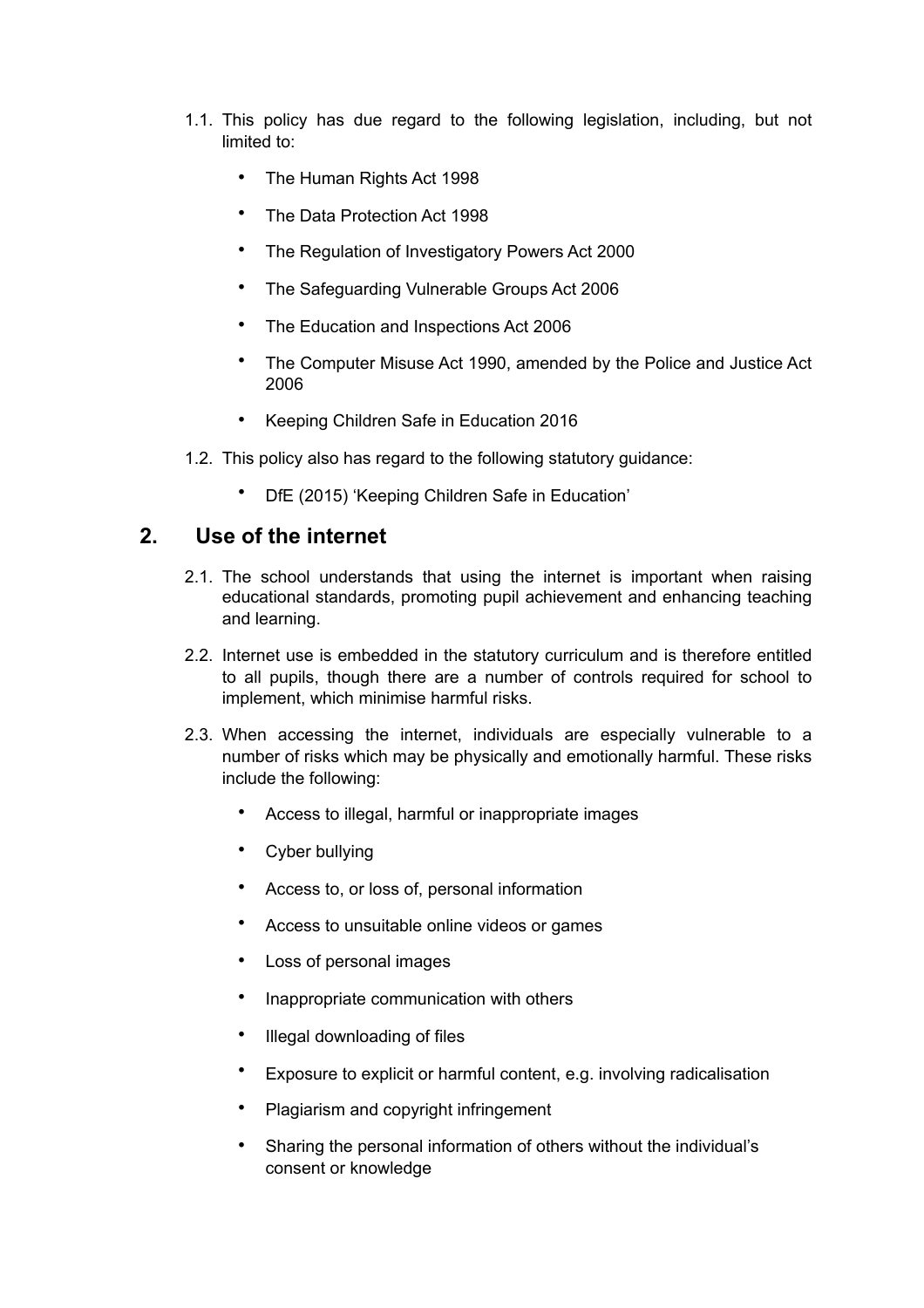#### 3. **Roles and responsibilities**

- <span id="page-5-0"></span>3.1. It is the responsibility of all staff to be alert to possible harm to pupils or staff, due to inappropriate internet access or use both inside and outside of the school and to deal with incidents of such as a priority.
- 3.2. The e-safety officer, Mr P Wright, is responsible for ensuring the day-to-day esafety in our school and managing any issues that may arise.
- 3.3. The headteacher is responsible for ensuring that the e-safety officer and any other relevant staff receive continuous professional development to allow them to fulfil their role and train other members of staff.
- 3.4. The e-safety officer will provide all relevant training and advice for members of staff on e-safety.
- 3.5. The headteacher will ensure there is a system in place which monitors and supports the e-safety officer, whose role is to carry out the monitoring of esafety in the school, keeping in mind data protection requirements.
- 3.6. The e-safety officer will regularly monitor the provision of e-safety in the school and will provide feedback to the headteacher.
- 3.7. The school will establish a procedure for reporting incidents and inappropriate internet use, either by pupils or staff.
- 3.8. The e-safety officer will ensure that all members of staff are aware of the procedure when reporting e-safety incidents, and will keep a log of all incidents recorded.
- 3.9. The e-safety officer will attempt to find alternatives to monitoring staff use of social media, where possible, and will justify all instances of monitoring to ensure that it is necessary and outweighs the need for privacy. The member of staff who is being monitored will be consulted prior to any interception by the school.
- 3.10.Cyber bullying incidents will be reported in accordance with the school's Positive Behaviour policy and our Dignity at work Policy.
- 3.11.The headteacher will hold regular meetings with the e-safety officer to discuss the effectiveness of the e-safety provision, current issues and how to review incident logs, as part of the school's duty of care.
- 3.12.The governing body will then hold regular meetings with the headteacher to discuss the effectiveness of the e-safety provision, current issues, and to review incident logs, as part of the school's duty of care.
- 3.13.The governing body will evaluate and review this E-safety Policy on a yearly basis, taking into account the latest developments in ICT and the feedback from staff/pupils.
- 3.14.The headteacher will review and amend this policy with the e-safety officer, taking into account new legislation and government guidance, and previously reported incidents to improve procedures.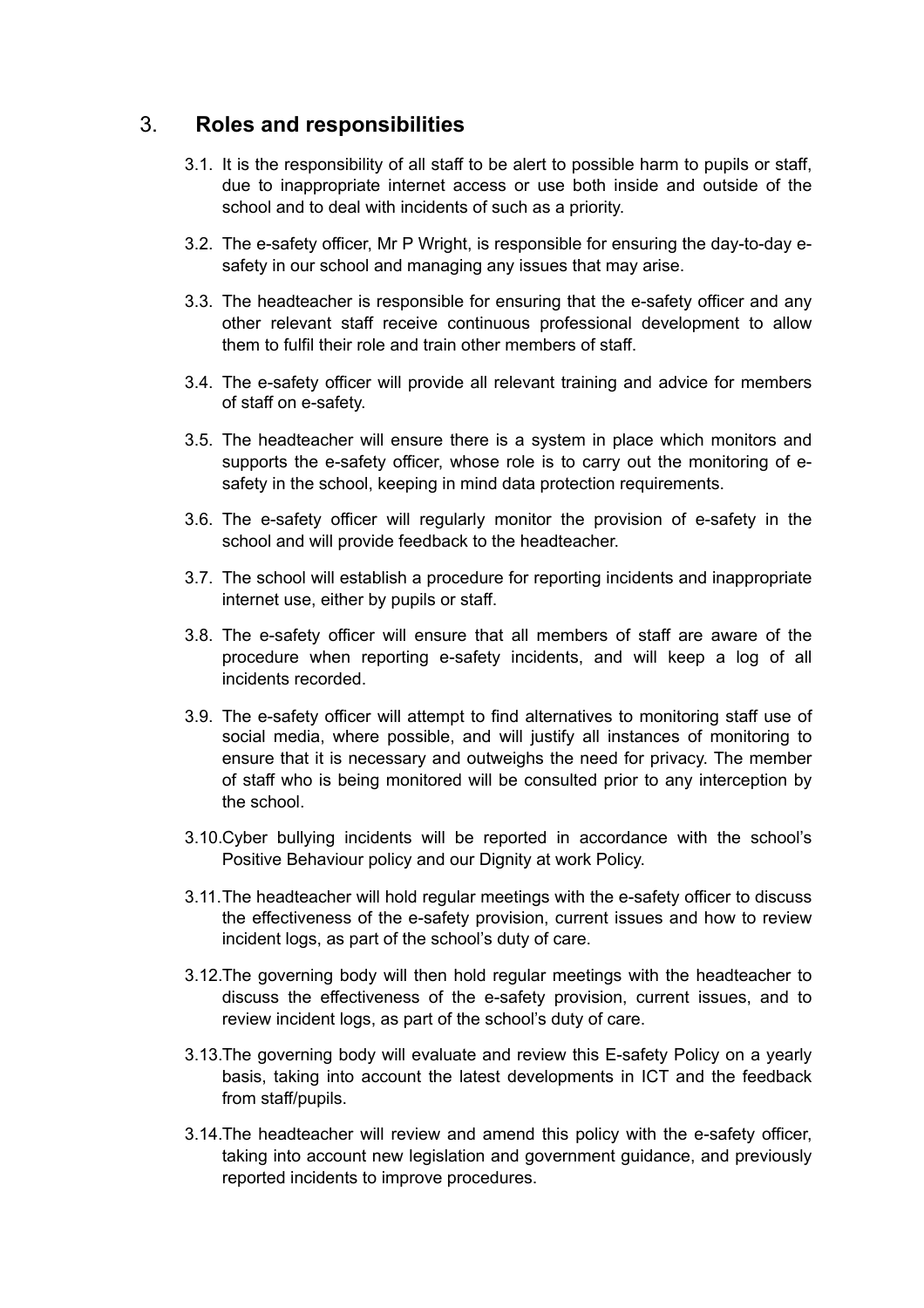- 3.15.Teachers are responsible for ensuring that e-safety issues are embedded in the curriculum and safe internet access is promoted at all times.
- 3.16.All staff are responsible for ensuring they are up-to-date with current e-safety issues, and this E-safety Policy.
- 3.17.All staff and pupils will ensure they understand and adhere to our Acceptable Use Policy, which they must sign and return to the headteacher.
- 3.18.Parents/carers are responsible for ensuring their child understands how to use computer technology and other digital devices, appropriately.
- 3.19.The headteacher is responsible for communicating with parents regularly and updating them on current e-safety issues and control measures.

#### **4. E-safety control measures**

- <span id="page-6-0"></span>4.1. Educating pupils:
	- An e-safety programme will be established and taught across the curriculum on a regular basis, ensuring that pupils are aware of the safe use of new technology both inside and outside of the school.
	- Pupils will be taught about the importance of e-safety and are encouraged to be critically aware of the content they access online, including extremist material.
	- Pupils will be taught to acknowledge information they access online, in order to avoid copyright infringement and/or plagiarism.
	- Clear guidance on the rules of internet use will be presented in all classrooms.
	- Pupils are instructed to report any suspicious use of the internet and digital devices.

#### 4.2. Educating staff:

- All staff will undergo e-safety training regularly to ensure they are aware of current e-safety issues and any changes to the provision of e-safety, as well as current developments in social media and the internet as a whole.
- All staff will undergo regular audits by the e-safety officer/headteacher in order to identify areas of training need.
- All staff will employ methods of good practice and act as role models for pupils when using the internet and other digital devices.
- All staff will be educated on which sites are deemed appropriate and inappropriate.
- All staff are reminded of the importance of acknowledging information they access online, in order to avoid copyright infringement and/or plagiarism.
- Any new staff are required to undergo e-safety training as part of their induction programme, ensuring they fully understand this E-safety Policy.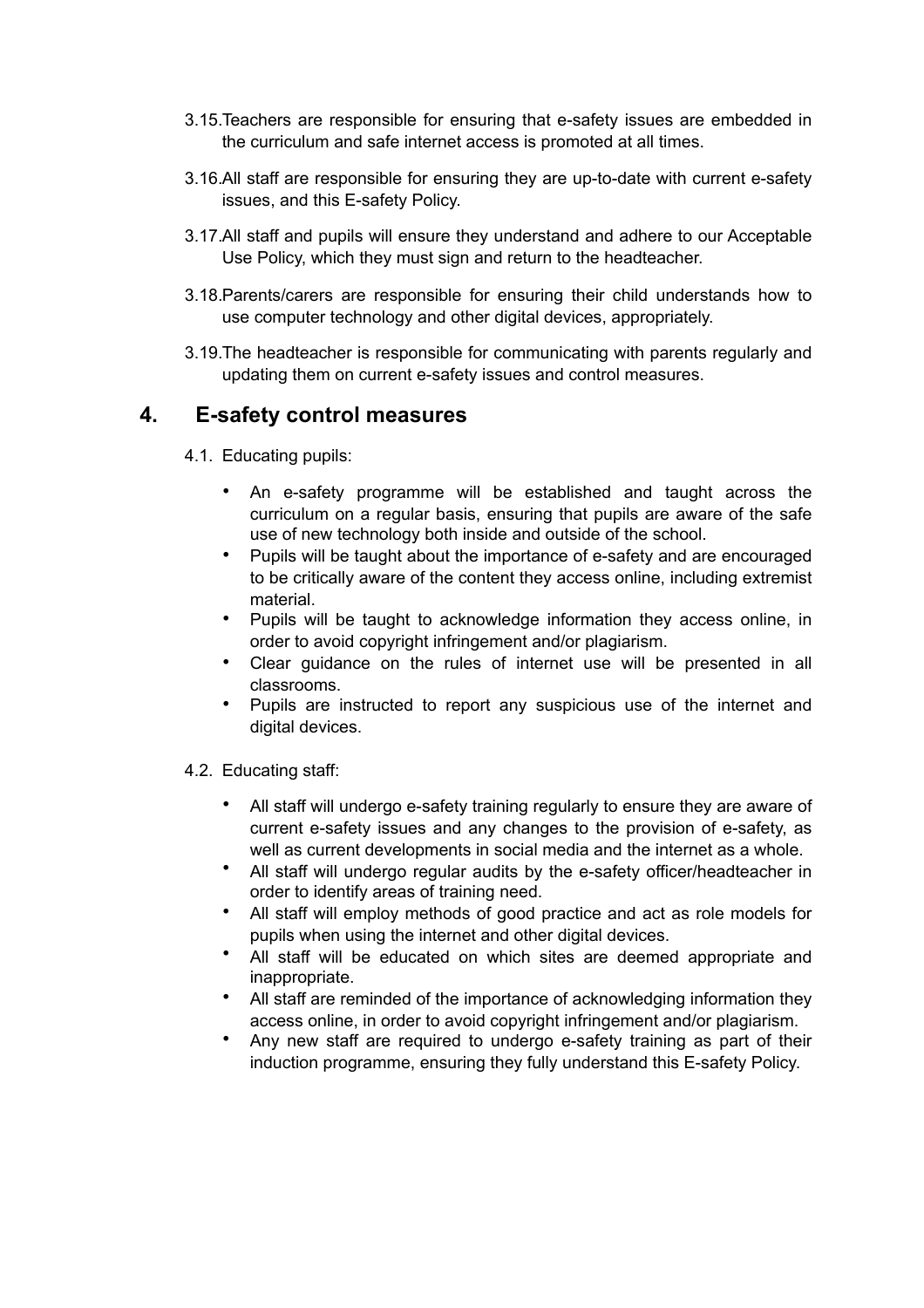- 4.3. Internet access:
	- All parents/carers sign to give permission for their child to access the internet whilst in school, before starting in Reception or before entrance (for mid year admissions).
	- Internet access is authorised as all parents have seen the Social Media Policy.
	- All pupil's in school will then have internet access.
	- All staff are responsible for monitoring pupil activity on the internet.
	- Effective filtering systems have been established to eradicate any potential risks to pupils through access to particular websites (through Abtec).
	- Any requests by staff for websites to be added or removed from the filtering list must be first authorised by the headteacher.
	- All school systems will be protected by up-to-date virus software.
	- An agreed procedure will be in place for the provision of temporary users, e.g. volunteers.
	- Inappropriate internet access by staff may result in action to be taken by the SLT. This will be dealt with following the process outlined in section 6.2 of this policy  $-$  'misuse by staff'.
- 4.4. Email:
	- Pupils and staff will be given approved email accounts and are only able to use these accounts.
	- Use of personal email to send and receive personal data or information is prohibited.
	- No sensitive personal data shall be sent to any other pupils, staff or third parties via email.
	- Any emails sent by pupils to external organisations will be overseen by their class teacher and must be authorised before sending.
	- Chain letters, spam and all other emails from unknown sources will be deleted without opening.

4.5. Social networking:

- Use of social media on behalf of the school will be conducted following the processes outlined in our Staff Social Media Policy.
- Access to social networking sites will be limited and filtered as appropriate.
- Should access be needed to social networking sites for any reason, this will be monitored and controlled by staff at all times and must be first authorised by the headteacher.
- Pupils are regularly educated on the implications of posting personal data online, outside of the school.
- Staff are regularly educated on posting inappropriate photos or information online, which may potentially affect their position and the school as a whole.
- Staff are not permitted to communicate with pupils over social networking sites and are reminded to alter their privacy settings.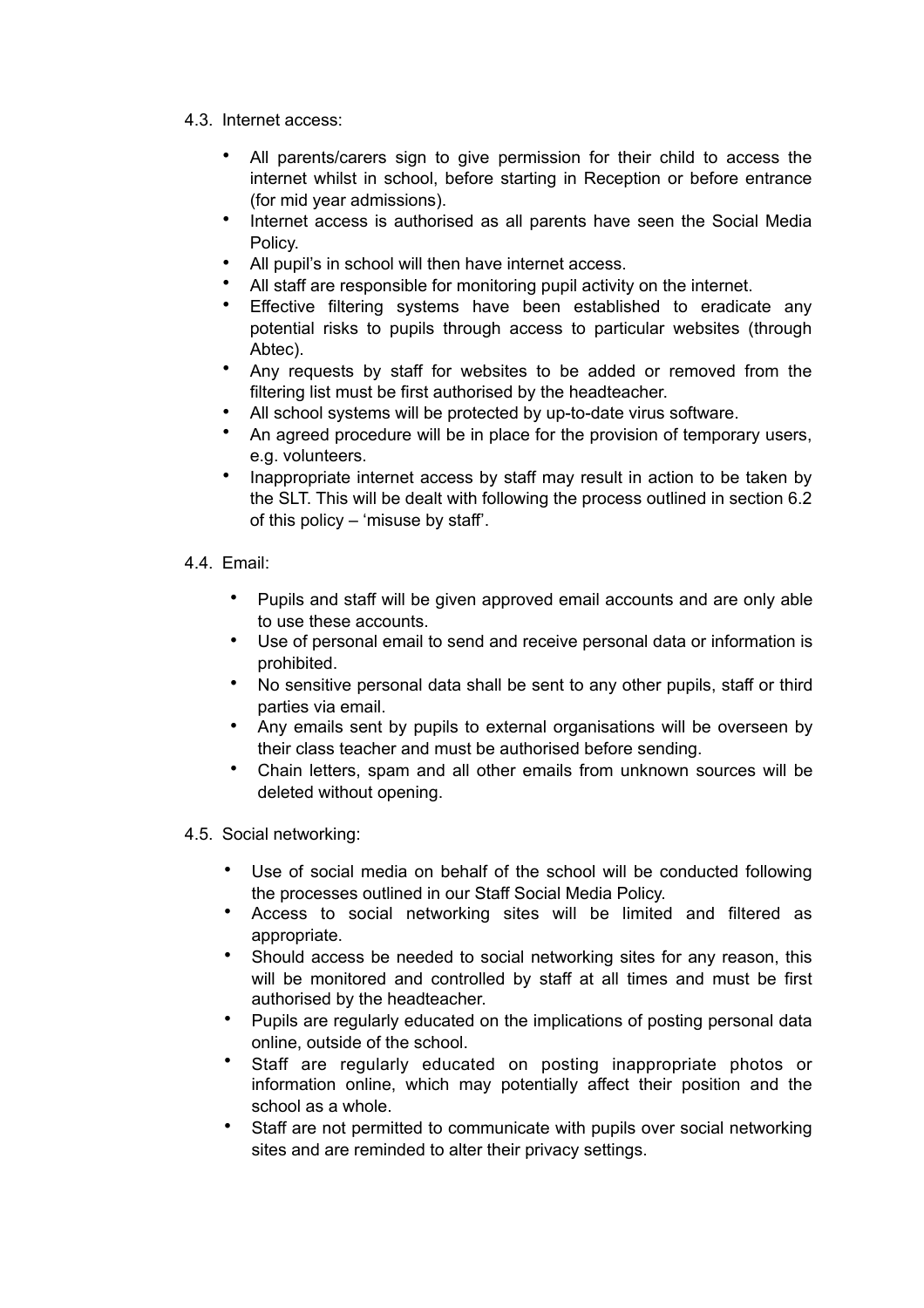- Staff are not permitted to publish comments about the school which may affect its reputability.
- Staff are not permitted to access social media sites during teaching hours unless it is justified to be beneficial to the material being taught. This will be discussed with the headteacher prior to accessing the social media site.
- 4.6. Published content on the school website and images:
	- The headteacher will be responsible for the overall content of the website, and will ensure the content is appropriate and accurate.
	- All contact details on the school website will be the phone, email and address of the school. No personal details of staff or pupils will be published.
	- Images and full names of pupils, or any content that may easily identify a pupil, will be selected carefully, and will not be posted until authorisation from parents has been received.
	- Pupils are not permitted to take or publish photos of others without permission from the individual.
	- Staff are able to take images, though they must do so in accordance with school policies in terms of the sharing and distribution of such. Staff will not take images using their personal equipment.
	- Any member of staff that is representing the school online, e.g. through blogging, must express neutral opinions and not disclose any confidential information regarding the school or any information that may affect its reputability.
- 4.7. Mobile devices and hand-held computers:
	- The headteacher may authorise the use of mobile devices by a pupil where it is seen to be for safety or precautionary use.
	- Mobile devices are not permitted to be used during school hours by pupils or members of staff\*. \*unless staff use them in the staff room, or staff only areas around school.
	- The sending of inappropriate messages or images from mobile devices is prohibited.
	- Mobile devices must not be used to take images or videos of pupils or staff.
	- The school will be especially alert to instances of cyber bullying and will treat such instances as a matter of high priority.
- 4.8. Virus management:
	- Technical security features, such as virus software, are kept up-to-date and managed by the headteacher.
	- The headteacher must ensure that the filtering of websites and downloads is up-to-date and monitored.

#### <span id="page-8-0"></span>**5. Cyber bullying**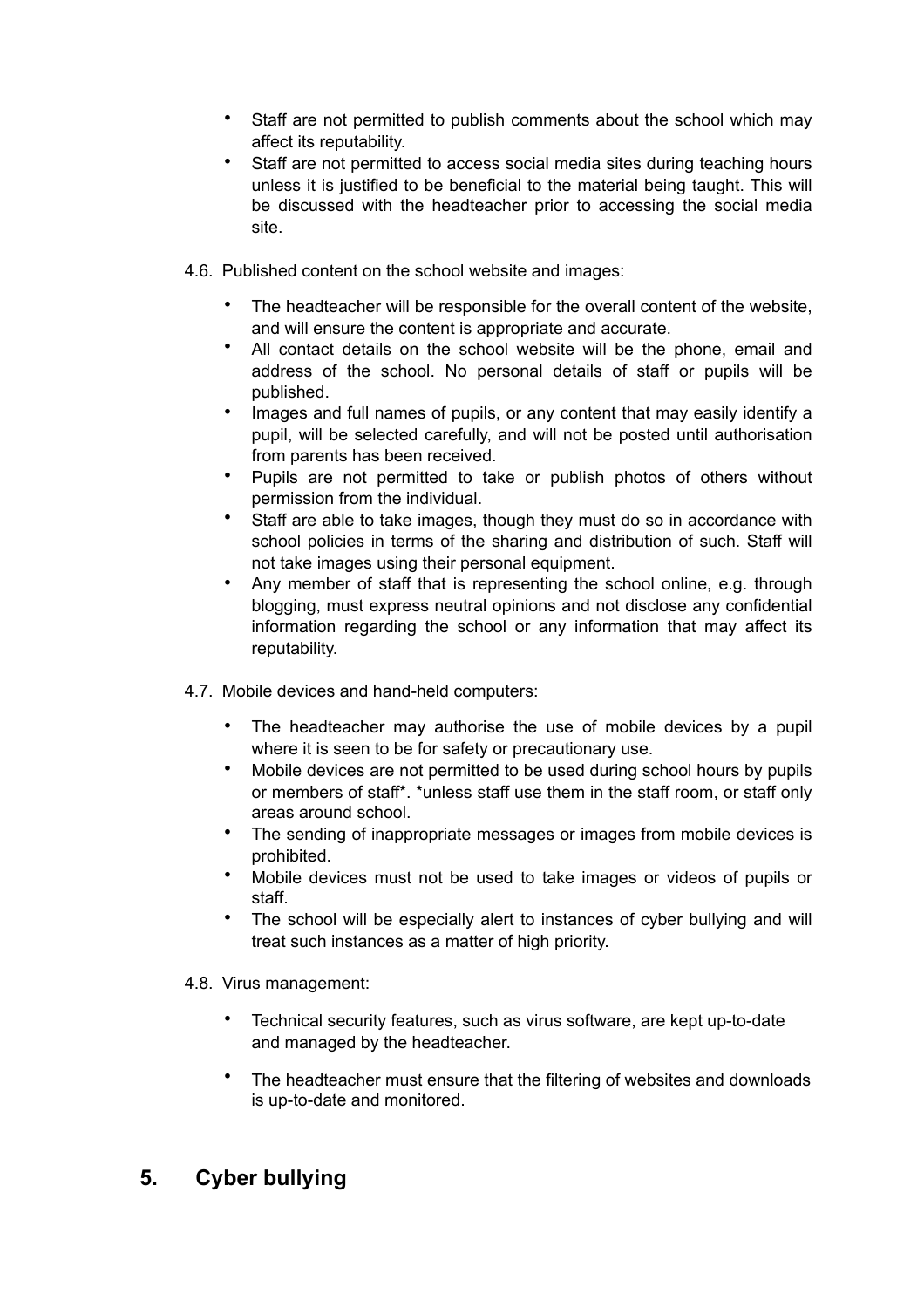- 5.1. For the purpose of this policy, "cyber bullying" is a form of bullying whereby an individual is the victim of harmful or offensive posting of information or images, online.
- 5.2. The school recognises that both staff and pupils may experience cyber bullying and will commit to preventing any instances that should occur.
- 5.3. The school will regularly educate staff, pupils and parents on the importance of staying safe online, as well as being considerate to what they post online.
- 5.4. The school will commit to creating a learning and teaching environment which is free from harassment and bullying, ensuring the happiness of all members of staff and pupils.
- 5.5. The school has zero tolerance for cyber bullying, and any incidents will be treated with the upmost seriousness and will be dealt with in accordance with our Positive Behaviour policy and our Dignity at work Policy.
- 5.6. The headteacher will decide whether it is appropriate to notify the police or anti-social behaviour coordinator in their LA of the action taken against a pupil.

#### **6. Reporting misuse**

<span id="page-9-0"></span>6.1. Misuse by pupils:

- Teachers have the power to discipline pupils who engage in misbehaviour with regards to internet use.
- Any instances of misuse should be immediately reported to a member of staff, who will then report this to the headteacher, using a Complaints Form.
- Any pupil who does not adhere to the rules outlined in our Acceptable Use Policy and is found to be wilfully misusing the internet, will have a letter sent to their parents/carers explaining the reason for suspending their internet use.
- Members of staff may decide to issue other forms of disciplinary action to a pupil upon the misuse of the internet. This will be discussed with the headteacher and will be issued once the pupil is on the school premises.
- Complaints of a child protection nature, such as when a pupil is found to be accessing extremist material, shall be dealt with in accordance with our Child Protection Policy.

#### 6.2. Misuse by staff:

- Any misuse of the internet by a member of staff should be immediately reported to the headteacher, using a complaints form.
- The headteacher will deal with such incidents in accordance with the Allegations Against Staff Policy, and may decide to take disciplinary action against the member of staff.
- The headteacher will decide whether it is appropriate to notify the police or anti-social behaviour coordinator in their LA of the action taken against a member of staff.